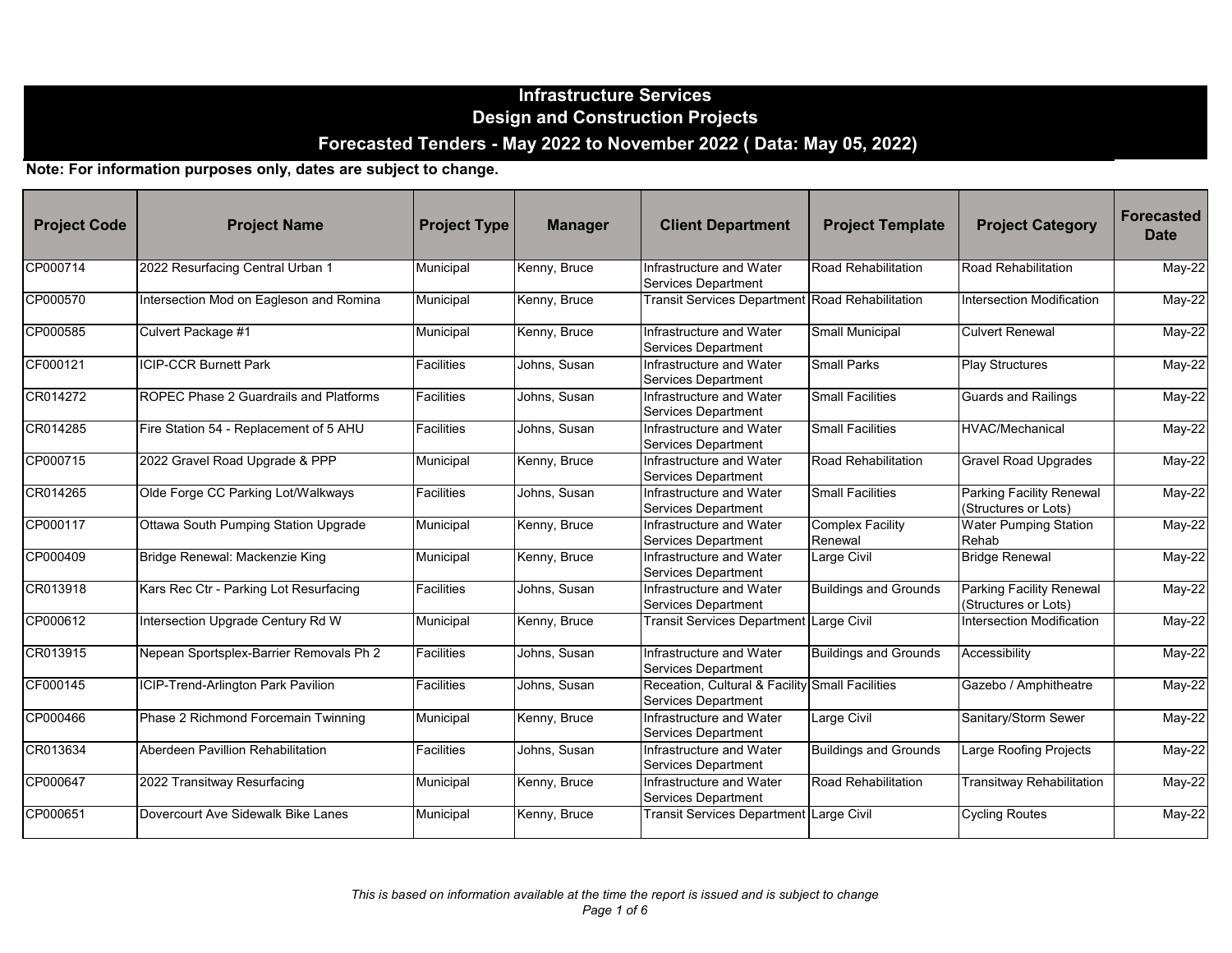| <b>Project Code</b> | <b>Project Name</b>                            | <b>Project Type</b> | <b>Manager</b> | <b>Client Department</b>                                                   | <b>Project Template</b>      | <b>Project Category</b>                                 | <b>Forecasted</b><br><b>Date</b> |
|---------------------|------------------------------------------------|---------------------|----------------|----------------------------------------------------------------------------|------------------------------|---------------------------------------------------------|----------------------------------|
| CR013800            | City Hall After-Hours Access to Parking        | <b>Facilities</b>   | Johns, Susan   | Infrastructure and Water<br><b>Services Department</b>                     | <b>Small Facilities</b>      | <b>Parking Facility Renewal</b><br>(Structures or Lots) | May-22                           |
| CP000650            | Intersection Mod: Carling Edgeworth            | Municipal           | Kenny, Bruce   | <b>Transit Services Department</b>                                         | Large Civil                  | Intersection Modification                               | $May-22$                         |
| CR014338            | <b>CARDELREC RCG Handrails in Arena Stands</b> | Facilities          | Johns, Susan   | Infrastructure and Water<br>Services Department                            | <b>Standing Offer</b>        | Fences                                                  | May-22                           |
| CP000727            | Trail Waste Facility Stage 5A Year One         | Facilities          | Johns, Susan   | <b>Public Works Department</b>                                             | Large Civil                  | Landfill                                                | May-22                           |
| CR014438            | Nepean Sportsplex Main Sanit Line Rink 3       | <b>Facilities</b>   | Johns, Susan   | Infrastructure and Water<br>Services Department                            | <b>Small Facilities</b>      | Plumbing                                                | $May-22$                         |
| CP000526            | 2020 Trenchless Sewer Rehab                    | Municipal           | Kenny, Bruce   | Infrastructure and Water<br>Services Department                            | Large Civil                  | Sanitary/Storm Sewer                                    | May-22                           |
| CP000568            | Ogilvie MUP Project Split                      | Municipal           | Kenny, Bruce   | <b>Transit Services Department Small Municipal</b>                         |                              | Multi-use Pathway                                       | May-22                           |
| CR013499            | Fire Stn 56 - Slab Remediation                 | <b>Facilities</b>   | Johns, Susan   | Infrastructure and Water<br><b>Services Department</b>                     | <b>Buildings and Grounds</b> | Flooring                                                | $May-22$                         |
| CP000554            | Scott and Parkdale/Carruthers Prot Inter       | Municipal           | Kenny, Bruce   | <b>Transit Services Department Large Civil</b>                             |                              | Intersection Modification                               | May-22                           |
| CF000119            | <b>ICIP-CCR Britannia Park</b>                 | Facilities          | Johns, Susan   | Infrastructure and Water<br><b>Services Department</b>                     | <b>Small Parks</b>           | <b>Play Structures</b>                                  | May-22                           |
| CP000717            | 2022 Crack Sealing                             | Municipal           | Kenny, Bruce   | Infrastructure and Water<br><b>Services Department</b>                     | Road Rehabilitation          | Road Rehabilitation                                     | $May-22$                         |
| CP000136            | Greenfield-Main-Hawthorne Integrated           | Municipal           | Kenny, Bruce   | Infrastructure and Water<br><b>Services Department</b>                     | Large Civil                  | Integrated Road                                         | $Jun-22$                         |
| CP000582            | Culvert Package 3: 27 Small Culverts           | Municipal           | Kenny, Bruce   | Infrastructure and Water<br><b>Services Department</b>                     | <b>Small Municipal</b>       | <b>Culvert Renewal</b>                                  | $Jun-22$                         |
| CF000120            | <b>ICIP-CCR Honey Gables Park</b>              | <b>Facilities</b>   | Johns, Susan   | Infrastructure and Water<br><b>Services Department</b>                     | <b>Small Parks</b>           | <b>Play Structures</b>                                  | <b>Jun-22</b>                    |
| CP000645            | Highbury and Longfields Intersection Mod       | Municipal           | Kenny, Bruce   | Transit Services Department Large Civil                                    |                              | <b>Intersection Modification</b>                        | $Jun-22$                         |
| CR014187            | <b>Corkery Community Centre Expansion</b>      | <b>Facilities</b>   | Johns, Susan   | Receation, Cultural & Facility New Buildings<br>Services Department        |                              | Expansion                                               | <b>Jun-22</b>                    |
| CR014304            | Eugene Forsey - Basketball Crt Upgrades        | Facilities          | Johns, Susan   | Receation, Cultural & Facility Small Parks<br>Services Department          |                              | <b>Basketball Court</b>                                 | <b>Jun-22</b>                    |
| CR012299            | Laroche Park Redevelopment                     | Facilities          | Johns, Susan   | Receation, Cultural & Facility New Buildings<br><b>Services Department</b> |                              | Expansion                                               | <b>Jun-22</b>                    |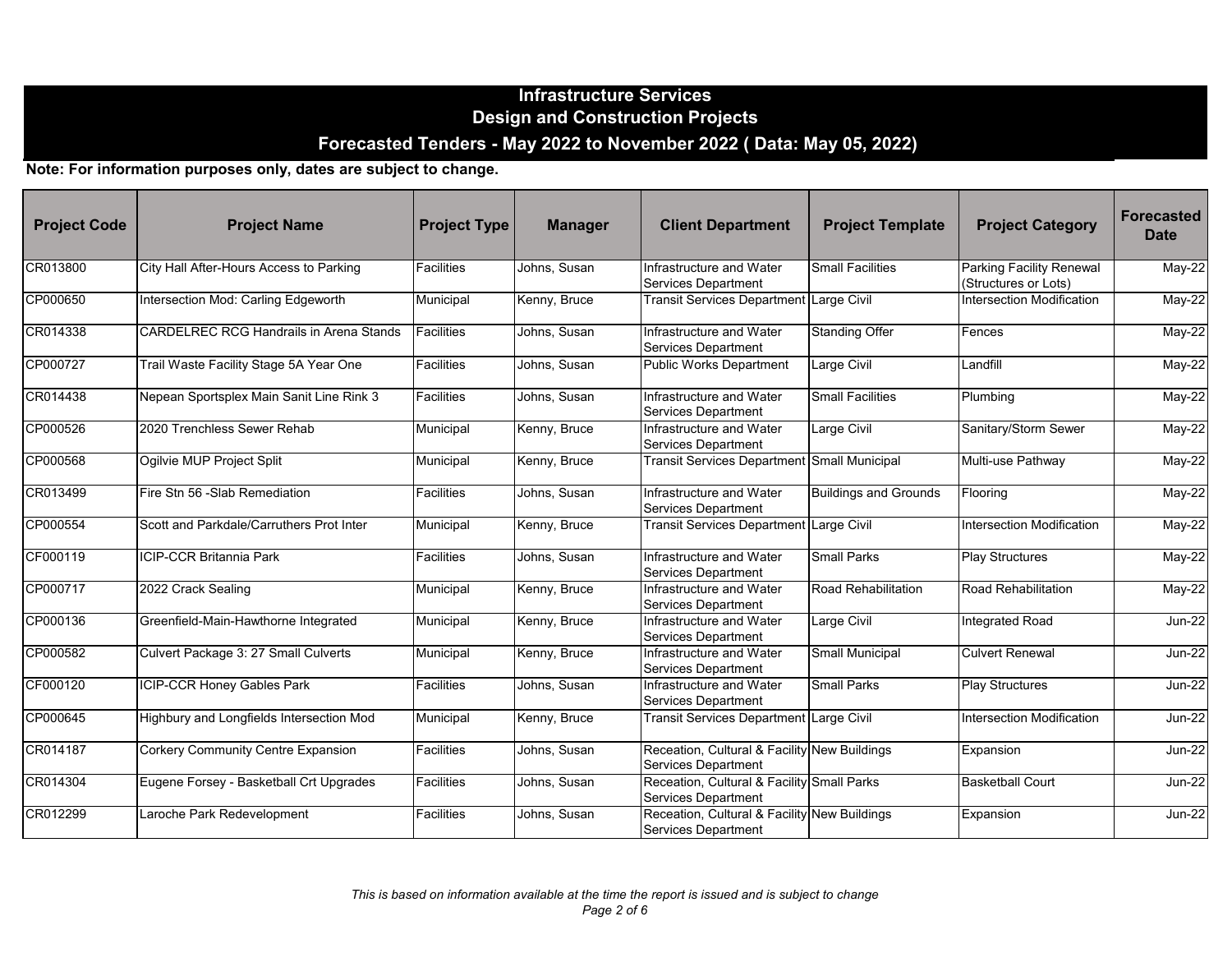| <b>Project Code</b> | <b>Project Name</b>                           | <b>Project Type</b> | <b>Manager</b> | <b>Client Department</b>                               | <b>Project Template</b>      | <b>Project Category</b>                    | <b>Forecasted</b><br><b>Date</b> |
|---------------------|-----------------------------------------------|---------------------|----------------|--------------------------------------------------------|------------------------------|--------------------------------------------|----------------------------------|
| CP000595            | ICIP 2021 Midblock Pedestrian Signal          | Municipal           | Kenny, Bruce   | Transit Services Department Large Civil                |                              | <b>Traffic Signals</b>                     | $Jun-22$                         |
| CF000143            | ICIP-Billings Estate Window Restoration       | <b>Facilities</b>   | Johns, Susan   | Infrastructure and Water<br>Services Department        | <b>Buildings and Grounds</b> | Windows                                    | $Jun-22$                         |
| CR014049            | Vanier Storage Roof, Column& Walls Repairs    | Facilities          | Johns, Susan   | Infrastructure and Water<br>Services Department        | <b>Small Facilities</b>      | Large Roofing Projects                     | <b>Jun-22</b>                    |
| CR013747            | Aquaview Park - Pathway Replacement           | Municipal           | Kenny, Bruce   | Infrastructure and Water<br>Services Department        | Large Civil                  | <b>Storm Water</b><br>Management           | $Jun-22$                         |
| CP000638            | 2021 Sidewalk MUP West - Bundle 1             | Municipal           | Kenny, Bruce   | Infrastructure and Water<br>Services Department        | <b>Small Municipal</b>       | <b>Sidewalks</b>                           | $Jun-22$                         |
| CP000666            | St. Patrick St Cycling Improvements           | Municipal           | Kenny, Bruce   | Transit Services Department Small Municipal            |                              | <b>Cycling Routes</b>                      | $Jun-22$                         |
| CP000629            | Culvert Package #4                            | Municipal           | Kenny, Bruce   | Infrastructure and Water<br>Services Department        | Small Municipal              | <b>Culvert Renewal</b>                     | $Jun-22$                         |
| CP000663            | Stanley Ave Watermain Renewal & Resurf        | Municipal           | Kenny, Bruce   | Infrastructure and Water<br><b>Services Department</b> | Large Civil                  | Watermain                                  | $Jun-22$                         |
| CP000606            | <b>Belcourt and Bayswater Traffic Calming</b> | Municipal           | Kenny, Bruce   | Planning, Real Estate &<br>Economic Development        | Small Municipal              | Area Traffic Management<br><b>Measures</b> | $Jun-22$                         |
| CP000639            | 2021 Sidewalk MUP East - Bundle 2             | Municipal           | Kenny, Bruce   | Infrastructure and Water<br>Services Department        | <b>Small Municipal</b>       | <b>Sidewalks</b>                           | $Jun-22$                         |
| CP000685            | Nepean Landfill Cap Repairs                   | Facilities          | Johns, Susan   | <b>Public Works Department</b>                         | Large Civil                  | Landfill                                   | $Jun-22$                         |
| CP000216            | Huntmar/Maple Grove, Traffic Control          | Municipal           | Kenny, Bruce   | Transit Services Department Large Civil                |                              | Intersection Modification                  | $Jun-22$                         |
| CR014268            | Vanessa Gilles park -Outdoor Rink Boards      | Facilities          | Johns, Susan   | Infrastructure and Water<br>Services Department        | <b>Small Parks</b>           | <b>Basketball Court</b>                    | <b>Jun-22</b>                    |
| CR014340            | Jim Durrell RC Handrails in Arena Stands      | <b>Facilities</b>   | Johns, Susan   | Infrastructure and Water<br>Services Department        | <b>Standing Offer</b>        | Fences                                     | <b>Jun-22</b>                    |
| CP000557            | Hwy 174 Greens Creek Bridge-Cul               | Municipal           | Kenny, Bruce   | Infrastructure and Water<br><b>Services Department</b> | Large Civil                  | <b>Bridge Renewal</b>                      | <b>Jun-22</b>                    |
| CP000558            | Smyth Road Cycling Safety Improvements        | Municipal           | Kenny, Bruce   | <b>Transit Services Department</b>                     | Large Civil                  | <b>Cycling Routes</b>                      | <b>Jun-22</b>                    |
| CP000644            | McLeod Street Sewer Renewal Expedited         | Municipal           | Kenny, Bruce   | Infrastructure and Water<br>Services Department        | Small Municipal              | <b>Sanitary Sewer</b>                      | <b>Jun-22</b>                    |
| CR013631            | Fairfield H Window/Door/Siding/Int Found      | <b>Facilities</b>   | Johns, Susan   | Infrastructure and Water<br>Services Department        | <b>Small Facilities</b>      | <b>Building Envelope</b>                   | <b>Jun-22</b>                    |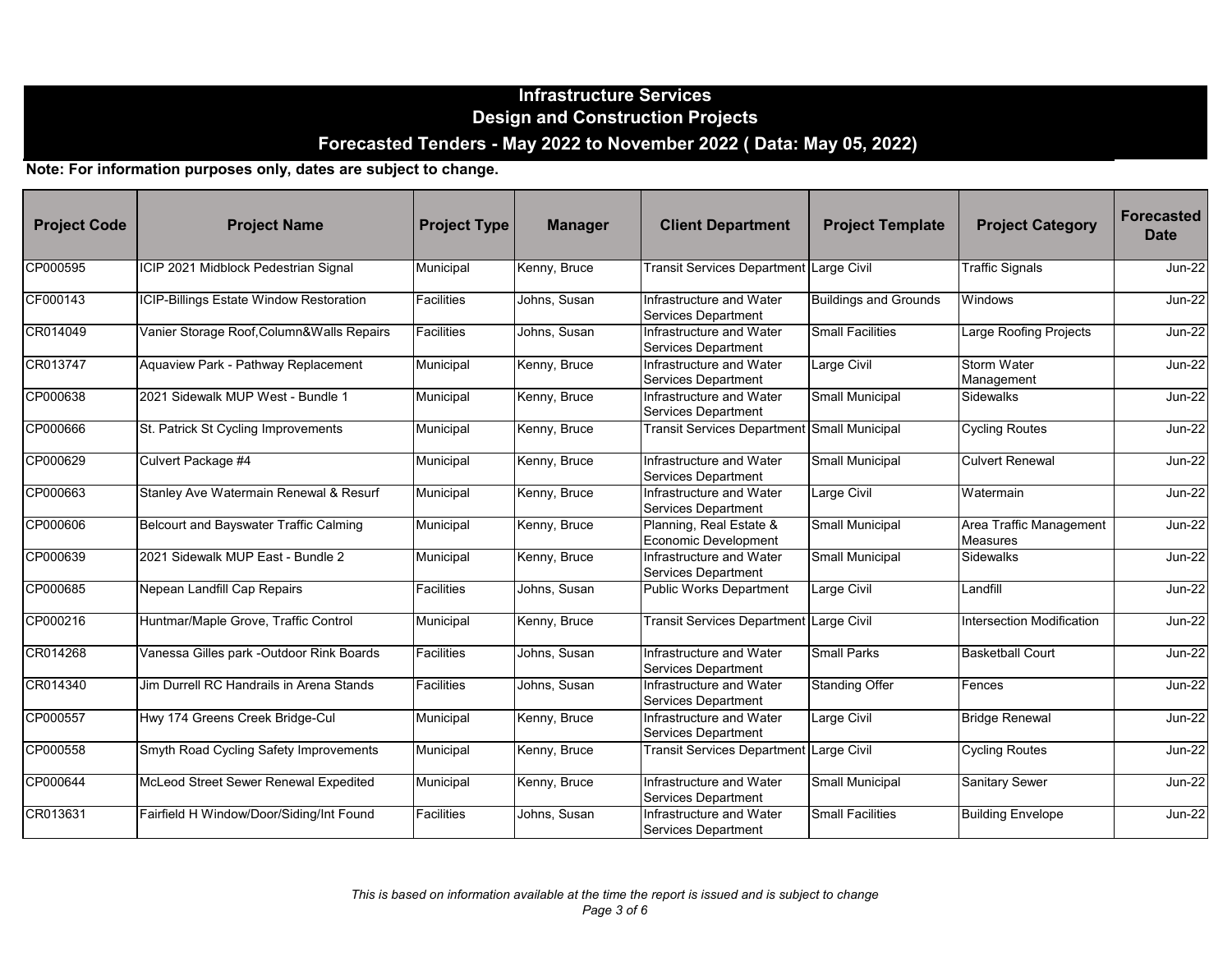| <b>Project Code</b> | <b>Project Name</b>                      | <b>Project Type</b> | <b>Manager</b> | <b>Client Department</b>                                                 | <b>Project Template</b>            | <b>Project Category</b>                  | <b>Forecasted</b><br><b>Date</b> |
|---------------------|------------------------------------------|---------------------|----------------|--------------------------------------------------------------------------|------------------------------------|------------------------------------------|----------------------------------|
| CP000101            | Didsbury to Eagleson Tway Extension      | Municipal           | Kenny, Bruce   | Transit Services Department Large Civil                                  |                                    | <b>New Bridge</b>                        | <b>Jun-22</b>                    |
| CR013913            | Cumberland Mus DeGroot Duford Struct Rep | <b>Facilities</b>   | Johns, Susan   | Infrastructure and Water<br>Services Department                          | <b>Small Facilities</b>            | <b>Building Envelope</b>                 | $Jul-22$                         |
| CP000522            | Acres Rd PS Upgrade Ph1 Secure Capacity  | Facilities          | Johns, Susan   | Infrastructure and Water<br>Services Department                          | <b>Complex Facility</b><br>Renewal | <b>Sanitary Pumping Station</b><br>Rehab | $Jul-22$                         |
| CP000658            | 2021 Guiderail Program                   | Municipal           | Kenny, Bruce   | Infrastructure and Water<br>Services Department                          | Small Municipal                    | Guardrails                               | $Jul-22$                         |
| CR014342            | Nepean Sportsplex Handrails Arenas 2/3   | <b>Facilities</b>   | Johns, Susan   | Infrastructure and Water<br><b>Services Department</b>                   | <b>Standing Offer</b>              | <b>Guards and Railings</b>               | $Jul-22$                         |
| CP000660            | Intersection Mod: Constance Bay Rd       | Municipal           | Kenny, Bruce   | Transit Services Department Large Civil                                  |                                    | Intersection Modification                | $Jul-22$                         |
| CR014626            | Leitrim Park Baseball Upgrades           | Facilities          | Johns, Susan   | Receation, Cultural & Facility Small Parks<br><b>Services Department</b> |                                    | <b>Ball Diamond</b>                      | $Jul-22$                         |
| CR014300            | Albert Park Design & Constructruction    | <b>Facilities</b>   | Johns, Susan   | Receation, Cultural & Facility Small Parks<br><b>Services Department</b> |                                    | Plaza (Outdoor)                          | $Jul-22$                         |
| CF000144            | <b>ICIP-Centennial Park Enhancements</b> | <b>Facilities</b>   | Johns, Susan   | Receation, Cultural & Facility Small Parks<br>Services Department        |                                    | <b>Skateboard Park</b>                   | <b>Jul-22</b>                    |
| CR014166            | Centrepointe Library Replace AHU-7       | Facilities          | Johns, Susan   | Infrastructure and Water<br>Services Department                          | <b>Buildings and Grounds</b>       | <b>HVAC/Mechanical</b>                   | $Jul-22$                         |
| CP000524            | 2020 MUP Renewal East & West             | Municipal           | Kenny, Bruce   | Infrastructure and Water<br><b>Services Department</b>                   | Road Rehabilitation                | Multi-use Pathway                        | $Jul-22$                         |
| CP000513            | 2020 Traffic Control Signal/Ped          | Municipal           | Kenny, Bruce   | Transit Services Department Large Civil                                  |                                    | <b>Traffic Signals</b>                   | $Jul-22$                         |
| CR014625            | Britannia Park Rock Garden               | Facilities          | Johns, Susan   | Receation, Cultural & Facility Small Parks<br><b>Services Department</b> |                                    | Grounds and Landscape                    | $Jul-22$                         |
| CR013616            | Torbolton Demo Office Garage&Salt Dome   | <b>Facilities</b>   | Johns, Susan   | Infrastructure and Water<br>Services Department                          | <b>Small Facilities</b>            | Demolition                               | <b>Jul-22</b>                    |
| CR014232            | Stonemeadow park -Playground Replacement | Facilities          | Johns. Susan   | Infrastructure and Water<br><b>Services Department</b>                   | <b>Small Parks</b>                 | <b>Play Structures</b>                   | <b>Jul-22</b>                    |
| CP000712            | 2022 Anode Cathodic Protection           | Municipal           | Kenny, Bruce   | Infrastructure and Water<br>Services Department                          | Small Municipal                    | <b>Watermain Cathodic</b><br>Protection  | <b>Jul-22</b>                    |
| CP000619            | 2021 RSAP Intersection Modifications     | Municipal           | Kenny, Bruce   | <b>Transit Services Department</b>                                       | Large Civil                        | Intersection Modification                | Aug-22                           |
| CR014057            | Replace Gas Humidifiers (4)              | Facilities          | Johns, Susan   | Infrastructure and Water<br><b>Services Department</b>                   | <b>Small Facilities</b>            | <b>HVAC/Mechanical</b>                   | Aug-22                           |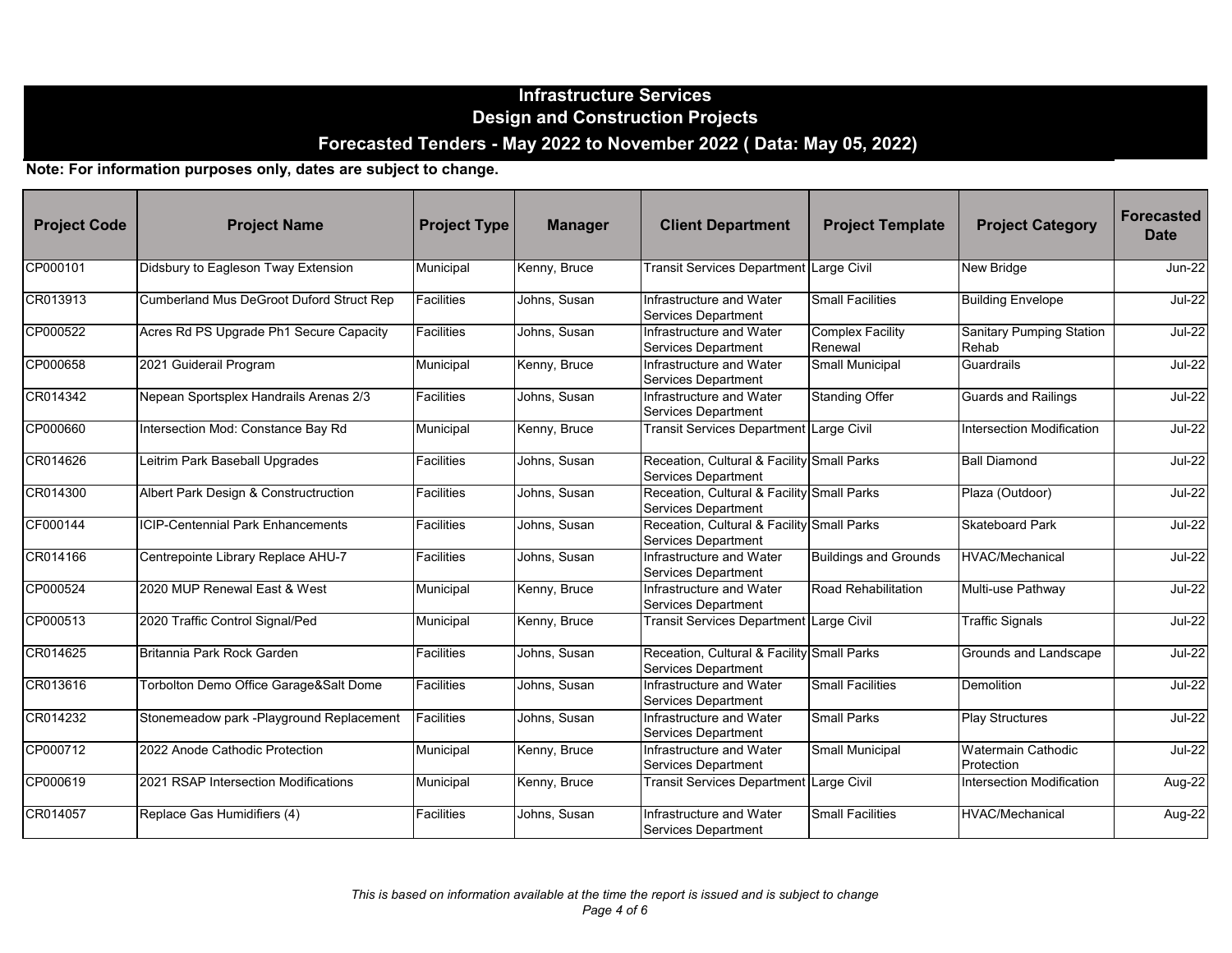| <b>Project Code</b> | <b>Project Name</b>                      | <b>Project Type</b> | <b>Manager</b> | <b>Client Department</b>                               | <b>Project Template</b>            | <b>Project Category</b>               | <b>Forecasted</b><br><b>Date</b> |
|---------------------|------------------------------------------|---------------------|----------------|--------------------------------------------------------|------------------------------------|---------------------------------------|----------------------------------|
| CR013472            | Richelieu CC Exterior Painting           | <b>Facilities</b>   | Johns, Susan   | Infrastructure and Water<br>Services Department        | <b>Buildings and Grounds</b>       | <b>Building Envelope</b>              | Aug-22                           |
| CP000684            | Pooley's Ped Bridge Renewal              | Municipal           | Kenny, Bruce   | Infrastructure and Water<br>Services Department        | Large Civil                        | <b>Bridge Renewal</b>                 | Aug-22                           |
| CR014243            | Centrepointe Park Replace Water Fountain | <b>Facilities</b>   | Johns, Susan   | Infrastructure and Water<br>Services Department        | <b>Buildings and Grounds</b>       | Plumbing                              | Aug-22                           |
| CP000662            | Halton Terrace Sidewalk Traffic Calming  | Municipal           | Kenny, Bruce   | Transit Services Department Small Municipal            |                                    | Sidewalks                             | Aug-22                           |
| CP000726            | 2022 Guiderail Program                   | Municipal           | Kenny, Bruce   | Infrastructure and Water<br>Services Department        | Small Municipal                    | Guardrails                            | Aug-22                           |
| CF000127            | <b>ICIP-CCR McKinley Park</b>            | Facilities          | Johns, Susan   | Infrastructure and Water<br>Services Department        | <b>Small Parks</b>                 | <b>Play Structures</b>                | Sep-22                           |
| CR014289            | Kanata RC Roof Repairs                   | Facilities          | Johns, Susan   | Infrastructure and Water<br><b>Services Department</b> | <b>Buildings and Grounds</b>       | Large Roofing Projects                | $Sep-22$                         |
| CR013943            | Nepean Museum Replace Roof Over Offices  | Facilities          | Johns, Susan   | Infrastructure and Water<br><b>Services Department</b> | <b>Buildings and Grounds</b>       | Large Roofing Projects                | Sep-22                           |
| CR013084            | St Laurent Adv Des - Repl Chiller System | Facilities          | Johns, Susan   | Infrastructure and Water<br><b>Services Department</b> | <b>Buildings and Grounds</b>       | <b>HVAC/Mechanical</b>                | Sep-22                           |
| CR014337            | Brantwood Park Repl Asphalt Tennis Court | <b>Facilities</b>   | Johns, Susan   | Infrastructure and Water<br>Services Department        | Small Parks                        | <b>Tennis Court</b>                   | Sep-22                           |
| CR014309            | Gate Procurement Rural West Various loca | <b>Facilities</b>   | Johns, Susan   | Planning, Real Estate &<br>Economic Development        | <b>Small Parks</b>                 | Site Furniture                        | Sep-22                           |
| CR014008            | Nepean Splx Rink 3 Dehumidifiers (2)     | Facilities          | Johns, Susan   | Infrastructure and Water<br>Services Department        | <b>Buildings and Grounds</b>       | <b>HVAC/Mechanical</b>                | Sep-22                           |
| CP000124            | Hurdman B. Water Pumping Ss. Upgrades    | Facilities          | Johns, Susan   | Infrastructure and Water<br>Services Department        | <b>Complex Facility</b><br>Renewal | <b>Water Pumping Station</b><br>Rehab | $Sep-22$                         |
| CR014587            | Agincourt - Jr Playstructure/Sun Shelter | <b>Facilities</b>   | Johns, Susan   | Infrastructure and Water<br>Services Department        | <b>Small Parks</b>                 | <b>Play Structures</b>                | $Oct-22$                         |
| CP000598            | Manotick Watermain Link Phase 2          | Municipal           | Kenny, Bruce   | Infrastructure and Water<br>Services Department        | Large Civil                        | Watermain                             | $Oct-22$                         |
| CR014620            | Crossing Bridge Jr Playstructure&Equip.  | <b>Facilities</b>   | Johns, Susan   | Infrastructure and Water<br>Services Department        | <b>Small Parks</b>                 | <b>Play Structures</b>                | Oct-22                           |
| CP000633            | Stm & San - 1460 Riverside Drive         | Municipal           | Kenny, Bruce   | Infrastructure and Water<br>Services Department        | Large Civil                        | Sanitary/Storm Sewer                  | Oct-22                           |
| CR014586            | Sandy Hill Park - Replace Walkways       | <b>Facilities</b>   | Johns, Susan   | Infrastructure and Water<br>Services Department        | <b>Small Parks</b>                 | <b>Recreational Pathways</b>          | $Oct-22$                         |